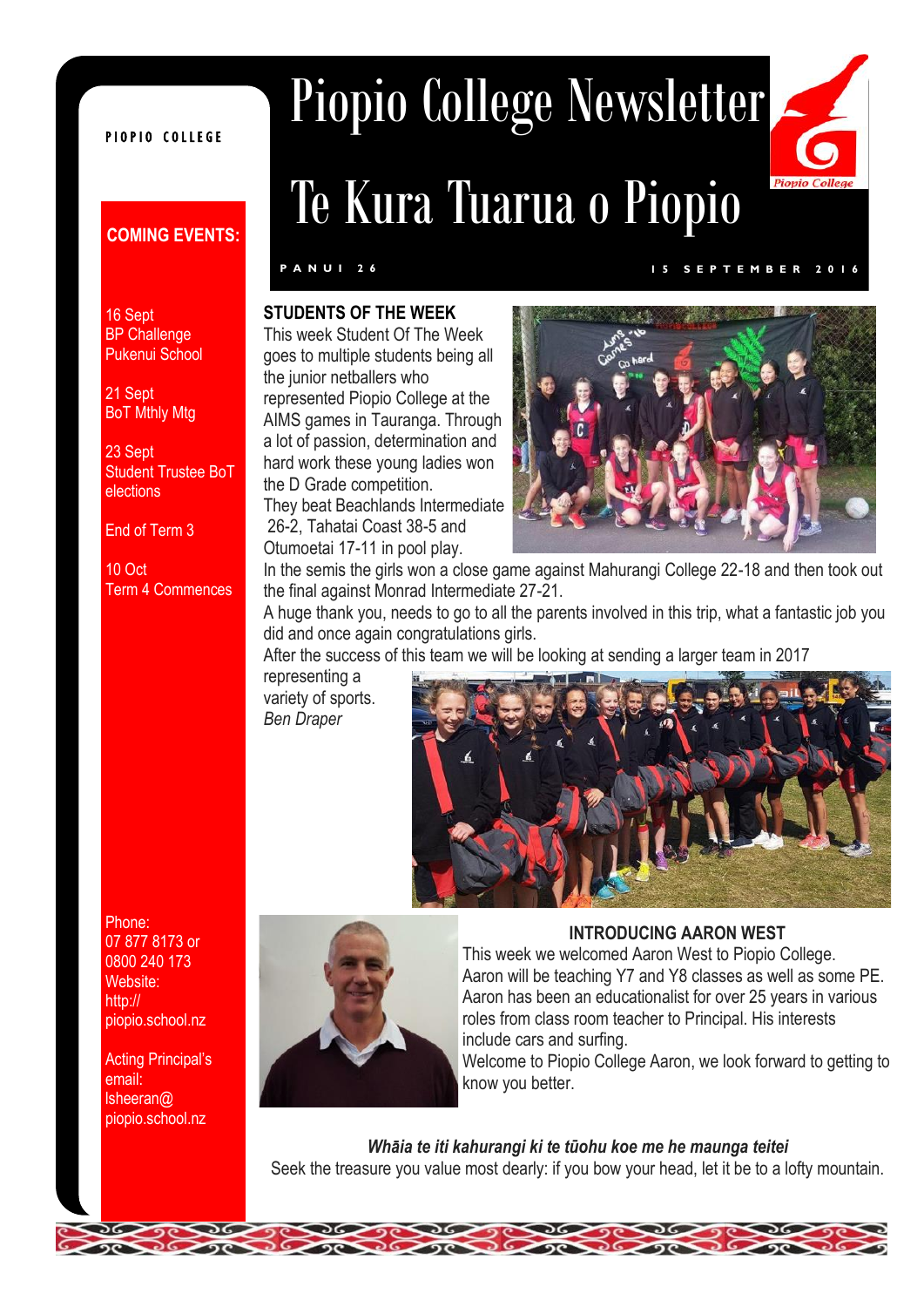#### **MINIBALL DRAW**

Friday 16 September Piopio College Black vs Pukenui Terminators at 5.00pm

#### **PIOPIO COLLEGE SENIOR BASKETBALL**

If anyone is interested in Senior Basketball please see Jodie. We have an opportunity to enter into the NZ Regionals in August 2017. We will need a team of 12 from Y10, Y11, Y12, Y13. We will be holding a trial and will start training as soon as possible and have games lined up with TKHS and Otorohanga College. *Jodie Mita*

#### **FACEBOOK**

The "Piopio College Sport" facebook page has just launched. Please search and "like" the page to keep up to date with all sports on offer at our Kura and to see reports and writeups of our sporting successes. *Ben Draper*

#### **2016 WORLDSKILLS NATIONAL COMPETITION**

**When:** Friday 30 September and Saturday 1 October 2016

**Where:** Wintec Rotokauri campus, Hamilton .

World Skills New Zealand encourages young people to excel in vocational skills. Wintec is hosting the National Worldskills competition in 2016. This is where New Zealand's top apprecentices will battle it out to be the best in their field in NZ. The two day competition is open to public and free to attend. If you would like more information pleae contact Marina Rauputu or Emelia Harris at the College and we can email you a flyer.

#### **YEAR 11,12,13 STUDENTS**

This is a reminder that there are only 5 weeks remaining at school for students to complete their Internal Assessments and prepare for their External Exams which start on 4 November.

All students need to be aware that work needs to be handed in on the due date for it to be marked and moderated in time for a resit, if that is necessary. Teachers have spoken to all senior classes about this. **100% attendance** at school is critical at this time of the year. One lesson missed could be the difference

between passing and failing.

**Homework is essential.** All students in all senior classes should be working on homework at this time of the year, in all subjects.

If you have any questions please don't hesitate to call me at the college. *Sue Draper*

*Y11,Y12,Y13 Dean*

#### **TE KURA STUDENTS**

Wednesday 26 October is the last date for submitting your work to Te Kura for marking.

#### **DRIVERS LICENCES AND NZQA CREDITS**

Did you know if you have a CLASS 1 Learners, Restricted or Full Drivers Licence you can get some NZQA credits added to your record of learning?

| LEARNER'S LICENCE    | RESTRICTED LICENCE   | FULL LICENCE         |
|----------------------|----------------------|----------------------|
| 2 Credits at Level 1 | 4 Credits at Level 2 | 2 Credits at Level 2 |

You need to see Mr O'Dea if you have completed any of these licences and wish to get the credits above to count towards your NCEA. You will need your licence with you and will have to complete a simple application form – no additional testing is required.

*Richard O'Dea*

### *Principal's Nominee*

#### **GATE ENTERPRISE PROJECTS**

Our Y7 and Y8 GATE students have been working on their Enterprise Projects this term and would like to present them on Tuesday 20 September. Parents/caregivers are cordially invited to join us for the presentations in the Hallam Centre at 2.30pm. *Caroline Foss*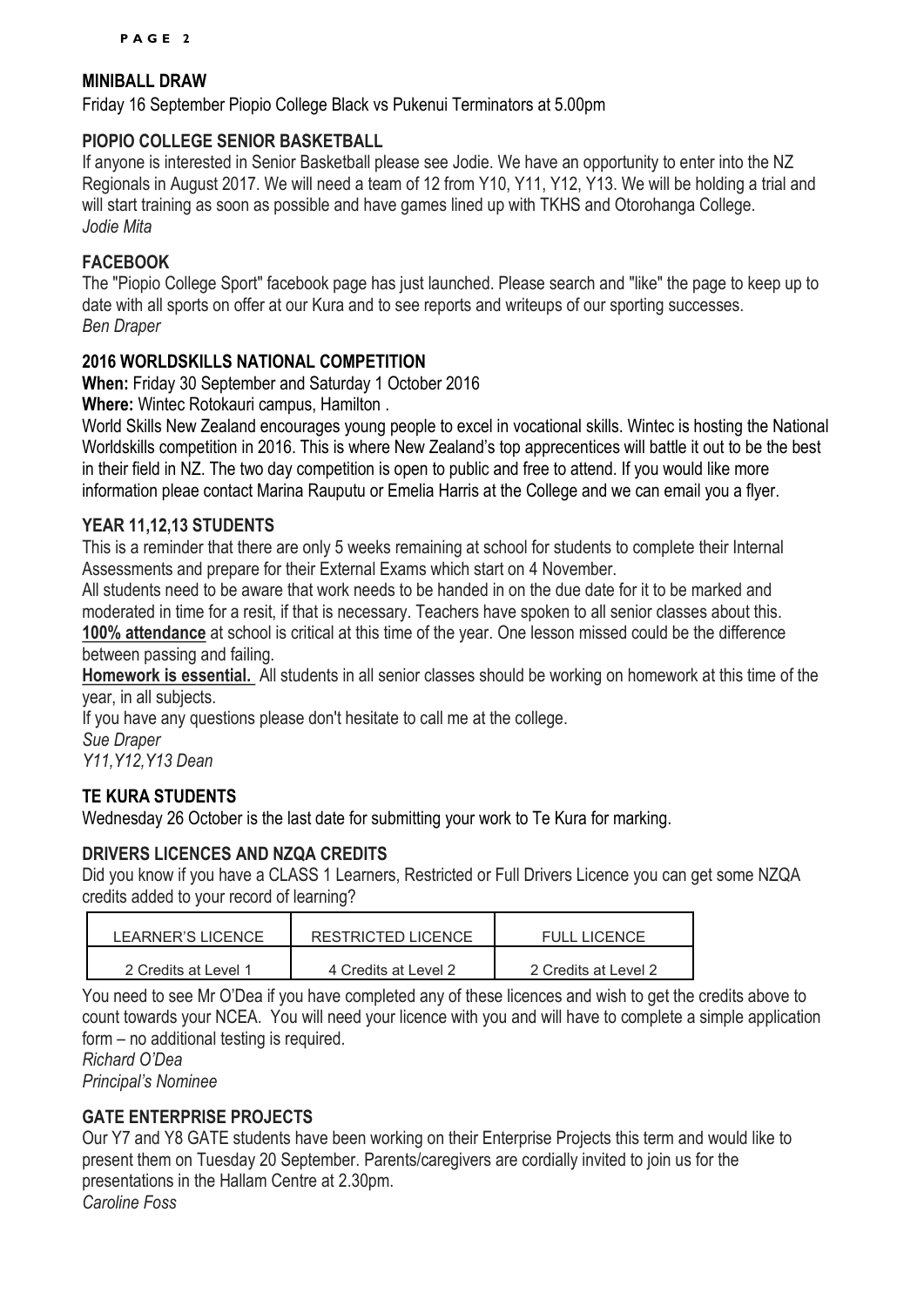#### **TROPHIES**

All Y6 children who received an End of Year Presentation trophy please return them to Piopio Primary office by the end of this term please. Thank you.

#### **LIBRARY NEWS**

Firstly, thank you to those pupils who have made a conscious effort to return books and clear their files, much appreciated. There are, however, still a large number of books outstanding, so could you please look at home/school for them and get them returned.

Holidays are fast approaching and you'll be wanting books for holiday reading. Seniors, remember once the holidays are over, you have three/four weeks back at school before you leave for externals. Your file needs to be clear, especially if you are not returning for the 2017 year, and need a leaving form signed off.

I have accessioned a large number of new fiction/non-fiction books, which are going on the shelves next week, come in and browse, maybe something there for the holidays.

My holiday hours/time will be in the second week of the holidays, as I'm in Rotorua for a conference the first week.

I will be open **Monday 3 October from 12.30pm - 4.30pm**

 **Thursday 6 October from 9.30am - 3.30pm**

*Library Liz*

#### **IMPORTANT NOTICE FROM WAITOMO MINIBALL**

Parents/guardians PLEASE keep young children/pre-schoolers supervised at all times at the stadium & the High School. Due to Health & Safety changes they must be seated & supervised at all times.

It is unfair on the players and referees when youngsters are running onto the court during their games - and we don't want anyone getting hurt.

Also can we ask that when we have to change the goal heights on Wednesdays that everybody stays off the courts until they are adjusted. We're always grateful to any adults willing to help us adjust the goals. THOSE GOALS ARE HEAVY but the job is easy once you've been shown how.

NO LONG SLEEVES OR SHORTS BELOW THE KNEE ARE TO BE WORN! Players will not be allowed to take the court from now on if they wear long sleeves or pants/shorts below the knee.

Every team is to supply a teenager/adult to do the score for their game.

We are happy to teach people if they are unsure what to do.

Thanks to those who have been helping out with 'floor control' duty.

'DUTY' people are essential, especially on Wednesdays, so the afternoons/nights run smoothly, so let us know if you would like to do this easy task -

1. Grab a hi-viz ''DUTY" vest from the results table

2. Remind coach/managers to check that their team playing list is correct and they have their team prepared to start on time.

3. Remind parents to keep their littlies and non-players off the courts during game time and between games.

4. Keep the courts free of everyone who wants to practise goals at half-time or between games. Only the teams and their coaches on next should be practising between games.

5. Remind everyone - NO BOUNCING BALLS on side line or in the stands.

6. Check that a reliable person is starting and stopping the clock or manage this simple task yourself.

There are 75 teams in the competition and only 7 over-worked referees and a handful of helpers. More volunteers are needed please, to keep the competition running smoothly.

Please ask Vicki, Anthea or Shelley for more info on how you can help to make Miniball in Waitomo the best experience for everyone involved.